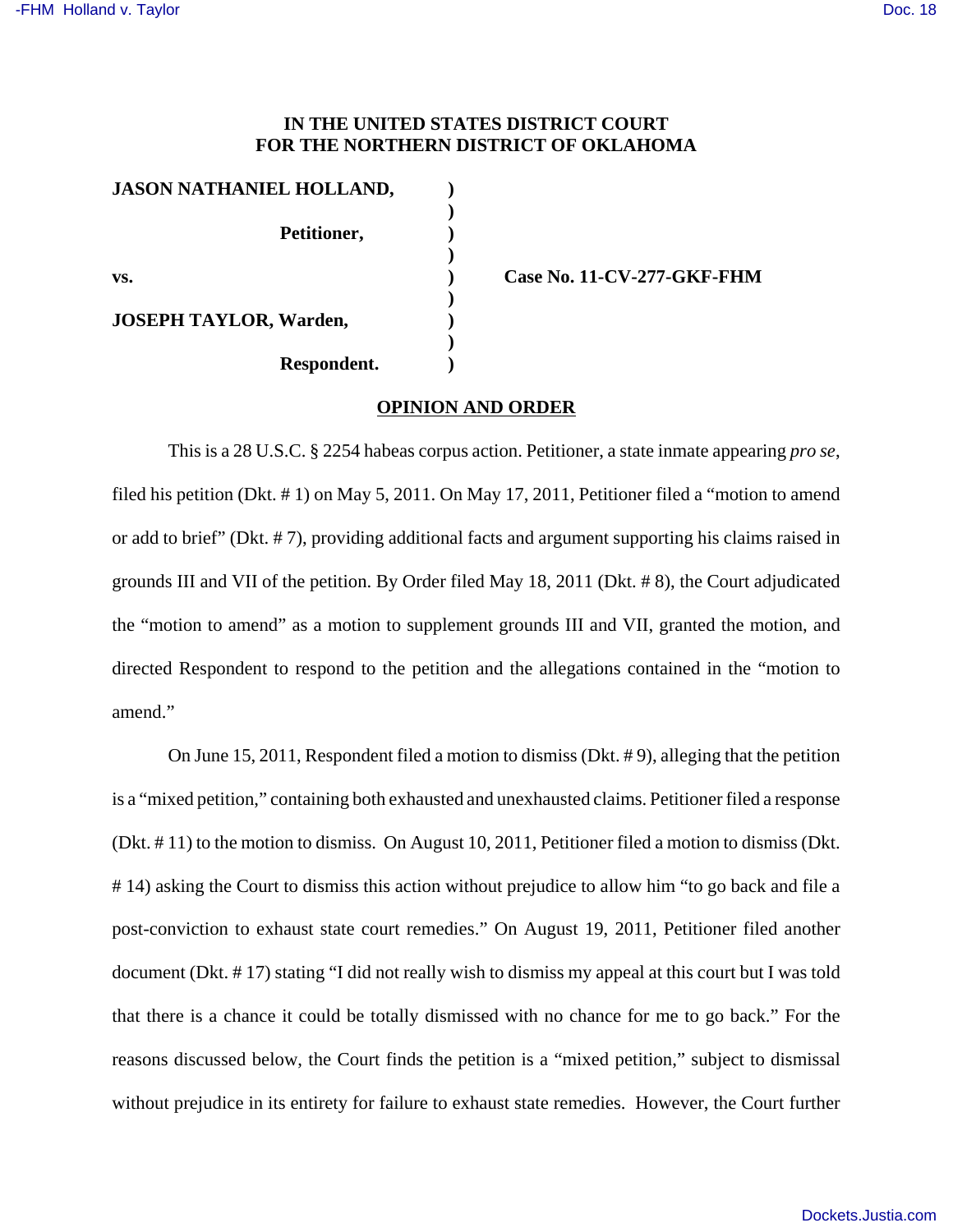finds that Petitioner should be afforded the opportunity to file an amended petition containing only exhausted claims and deleting unexhausted claims. Should Petitioner file an amended petition containing only exhausted claims, Respondent's motion to dismiss will be declared moot. In light of this Opinion and Order, Petitioner's motion to dismiss shall be declared moot.

### *BACKGROUND*

The record reflects that in Ottawa County District Court, Case No. CF-2009-188A, Petitioner was convicted by a jury of Conjoint Robbery (Count 1), After Former Conviction of Two or More Felonies, and Unlawful Entry (misdemeanor) (Count 2). He was tried jointly with his brother and co-defendant, Jeremy Holland. On January 15, 2010, the trial court sentenced Petitioner in accordance with the jury's recommendation to forty-five (45) years imprisonment on Count 1, and one year in the county jail and a \$500.00 fine on Count 2, with the sentences to be served concurrently. At trial, Petitioner was represented by attorney Scott Goode.

Petitioner perfected a direct appeal in the Oklahoma Court of Criminal Appeals ("OCCA"). On direct appeal, Petitioner, represented by attorney Virginia Sanders, raised the following eight (8) propositions of error:

| Proposition I:   | The verdict form in Count 1 was not in proper form and was never<br>signed, thereby invalidating Appellant's 45-year sentence and<br>mandating a reversal of Jason Holland's conviction for Conjoint<br>Robbery. |
|------------------|------------------------------------------------------------------------------------------------------------------------------------------------------------------------------------------------------------------|
| Proposition II:  | Improper jury instruction on the definition of "fear," a required<br>element of Conjoint or Second Degree Robbery, renders Appellant's<br>conviction unconstitutional and invalid.                               |
| Proposition III: | The evidence presented was insufficient to prove Appellant guilty of<br>Conjoint Robbery beyond a reasonable doubt.                                                                                              |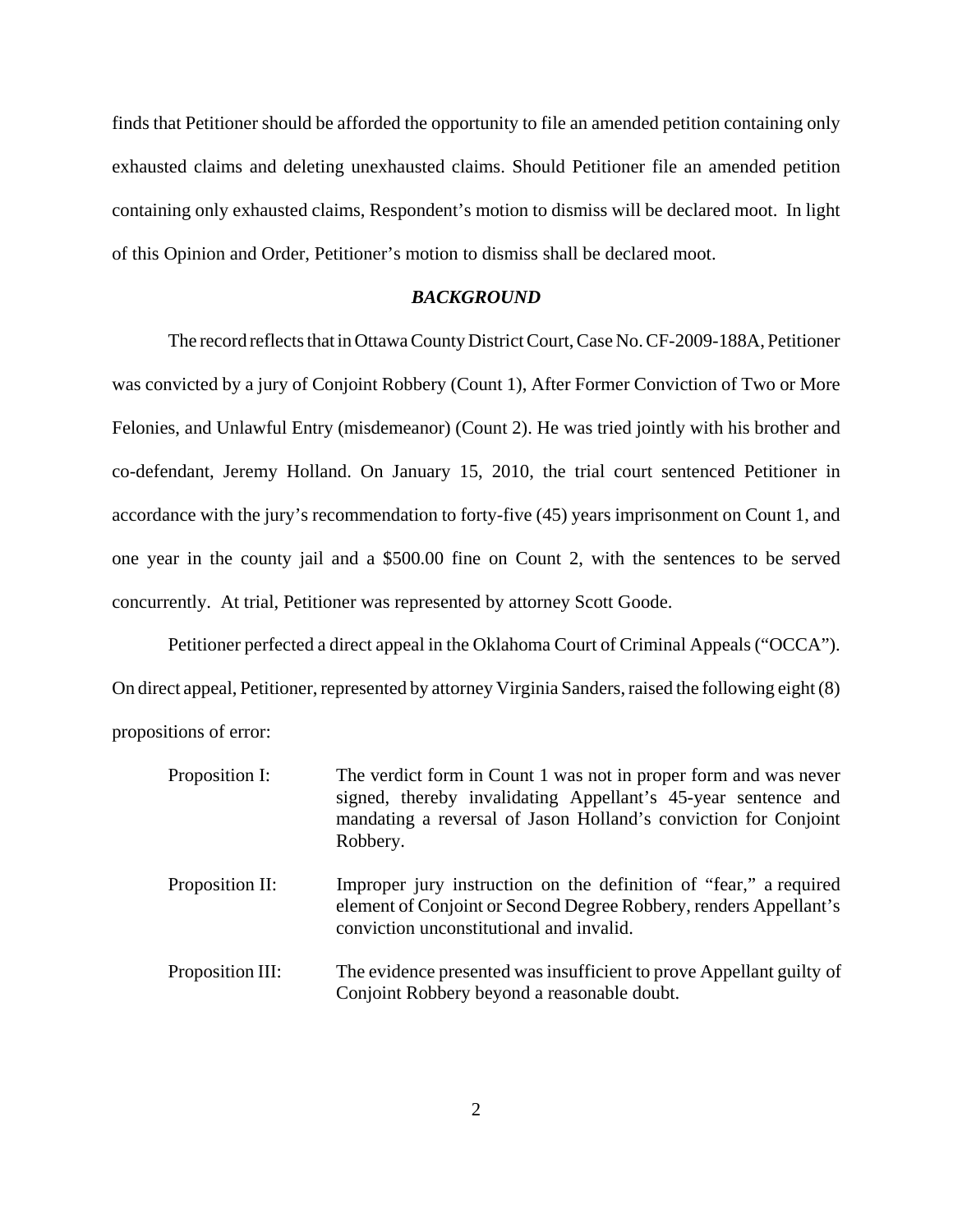| Proposition IV:   | Prejudicial evidence of prior bad acts and bad character was<br>improperly admitted as evidence of guilt without any probative value<br>and without any prior notice to Appellant.      |
|-------------------|-----------------------------------------------------------------------------------------------------------------------------------------------------------------------------------------|
| Proposition V:    | The sentence imposed against Jason Holland is excessive and should<br>be favorably modified.                                                                                            |
| Proposition VI:   | Appellant was denied his due process right to be present at all critical<br>stages of his jury trial when he was not present in chambers while<br>peremptory challenges were exercised. |
| Proposition VII:  | Jason Holland was prejudiced by ineffective assistance of counsel.                                                                                                                      |
| Proposition VIII: | The cumulative effect of all these errors deprived Appellant of a fair<br>trial and warrants relief for Jason Holland.                                                                  |

See Dkt. # 10, Ex. 1. In an unpublished Summary Opinion filed November 8, 2010, in Case No. F-2010-110, the OCCA affirmed Petitioner's Judgment and Sentence. See Dkt. # 10, Ex. 3. Nothing before the Court indicates Petitioner sought *certiorari* review in the United States Supreme Court or post-conviction relief in the state courts.

In his habeas petition (Dkt. # 1), filed May 5, 2011, Petitioner identifies eight (8) grounds of error. The titles of the grounds of error in the petition match the titles of the grounds of error raised on direct appeal. See Dkt. #1. On May 17, 2011, Petitioner filed a "motion to amend or add to brief," seeking to expand the allegations set forth in Propositions III and VII of the petition. In response to the petition (Dkt. #s 9 and 10), Respondent argues that the petition, coupled with the additional assertions made in the "motion to amend or add to brief," constitute a "mixed petition" and should be dismissed without prejudice for failure to exhaust state remedies.

#### *ANALYSIS*

The United States Supreme Court "has long held that a state prisoner's federal petition should be dismissed if the prisoner has not exhausted available state remedies as to any of his federal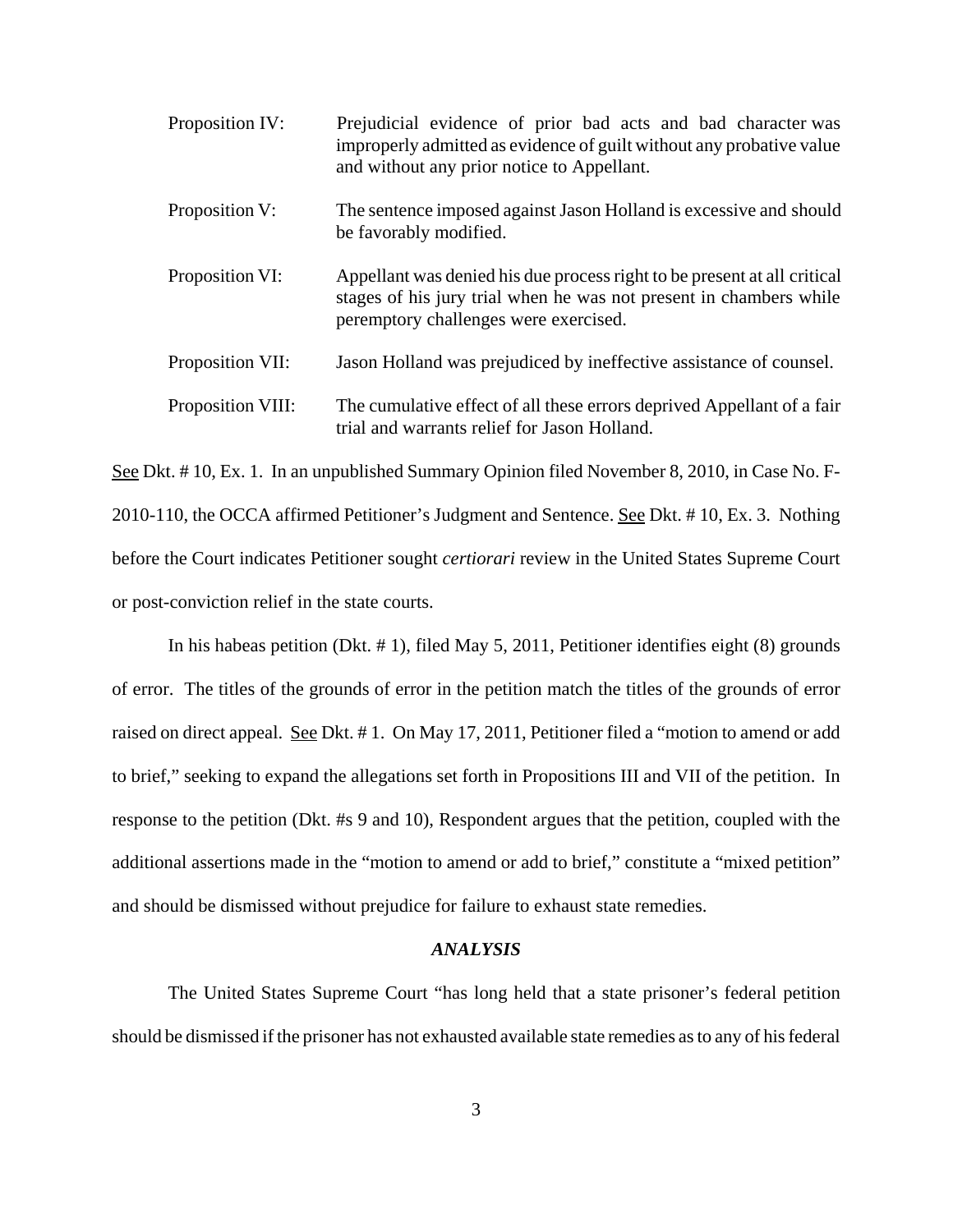claims." Coleman v. Thompson, 501 U.S. 722, 731 (1991). To exhaust a claim, Petitioner must have "fairly presented" that specific claim to the state's highest court. See Picard v. Conner, 404 U.S. 270, 275-76 (1971). A petitioner "must give the state courts one full opportunity to resolve any constitutional issues by invoking one complete round of the State's established appellate review process." O'Sullivan v. Boerckel, 526 U.S. 838, 845 (1999). The exhaustion requirement is based on the doctrine of comity. Rose v. Lundy, 455 U.S. 509, 518-19 (1982). Requiring exhaustion "serves to minimize friction between our federal and state systems of justice by allowing the State an initial opportunity to pass upon and correct alleged violations of prisoners' federal rights." Duckworth v. Serrano, 454 U.S. 1, 3 (1981) (per curiam). To satisfy the exhaustion requirement, a prisoner must afford the state court the "opportunity to apply controlling legal principles to the facts bearing upon [his] constitutional claim," Picard, 404 U.S. at 277 (quotation omitted; brackets in original), which entails presentation both of the facts on which he bases his claim and the constitutional claim itself. Wilson v. Workman, 577 F.3d 1284, 1292 (10th Cir. 2009) (citations omitted).

In the motion to dismiss for failure to exhaust state court remedies, Respondent asserts that part of ground seven, ineffective assistance of counsel, as stated in the petition and the "motion to amend or add to brief," is unexhausted. The Court agrees. Upon review of the petition and the "motion to amend or add to brief," the Court finds that grounds 1, 2, 3, 4, 5, 6, and 8 of the petition are exhausted. However, only part of ground 7 is exhausted. On direct appeal, Petitioner identified six (6) instances of ineffective assistance of counsel. In ground seven of his habeas petition, Petitioner raises the same six (6) instances, but adds a seventh: that trial counsel provided ineffective assistance in failing to sufficiently argue that the element of "fear" was completely lacking in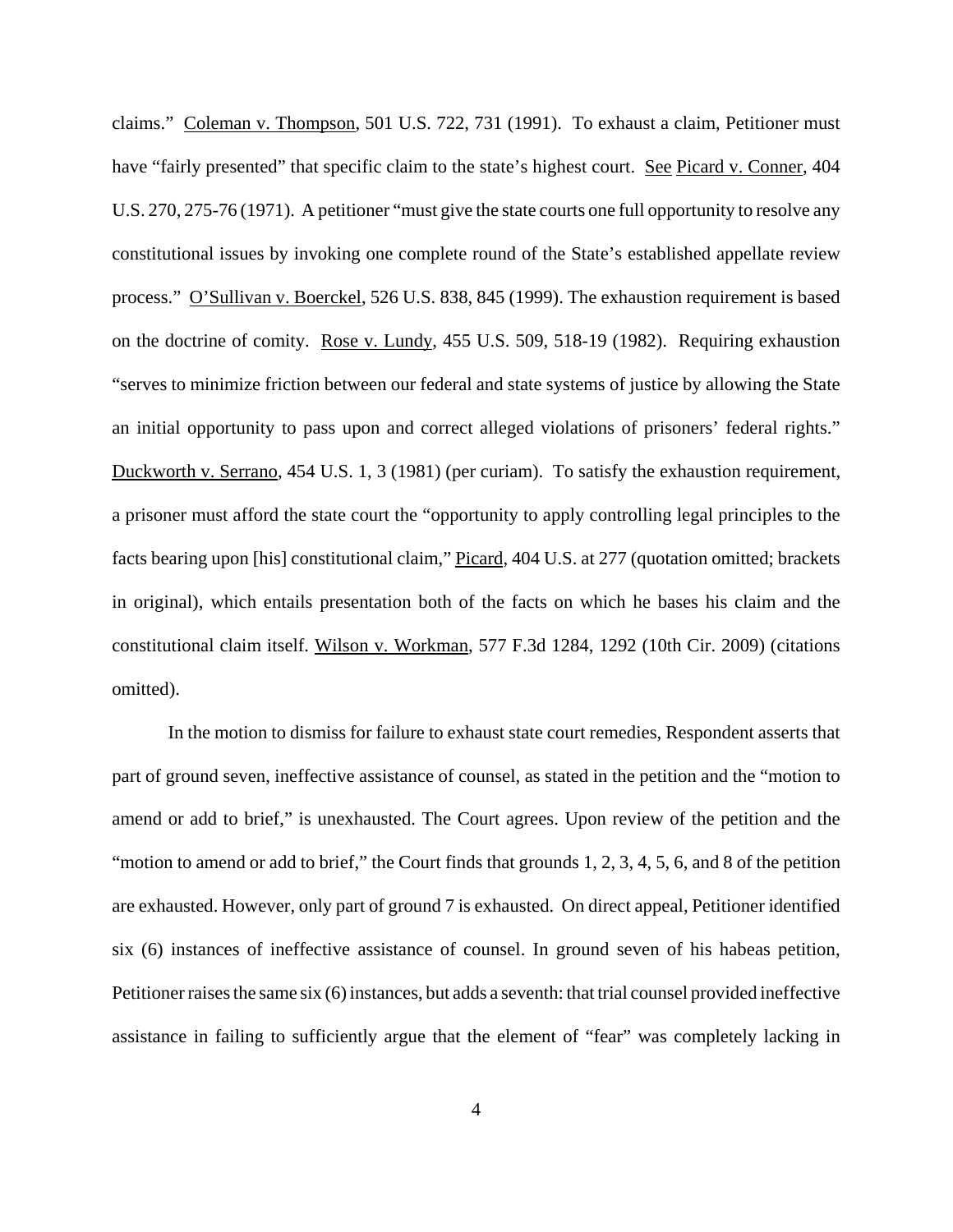commission of Count 1. While the first six instances were raised on direct appeal and are exhausted, the seventh claim is unexhausted because it was not fairly presented to the OCCA on direct appeal. Also, any additional claim of ineffective assistance of counsel identified by Petitioner in his "motion to amend or add to brief" that was not raised on direct appeal is also unexhausted. Therefore, the instant petition is a "mixed petition," containing both exhausted claims and unexhausted claims, and is subject to dismissal without prejudice in its entirety. Lundy, 455 U.S. at 522 (holding that a federal district court must dismiss a habeas corpus petition containing exhausted and unexhausted grounds for relief). Furthermore, Petitioner has an available remedy for his unexhausted claims, an application for post-conviction relief.

In response to the motion to dismiss, Petitioner states that he raised several claims of ineffective assistance of counsel in a *pro se* petition for rehearing submitted for filing after the OCCA entered its direct appeal opinion. See Dkt. # 11, attached motion for rehearing. In that motion, Petitioner argued that trial counsel provided ineffective assistance in failing to object to the errors raised in proposition I, II, IV, and VI of the direct appeal, and in failing to request a severance. By Order filed January 10, 2011, the OCCA rejected Petitioner's tendered motion for rehearing, finding that the motion was not filed in compliance with Rules 3.14 and 3.4(E), *Rules of the Court of Criminal Appeals*. See Dkt. # 11, attached Order.

The Court finds that the exhaustion requirement is not satisfied for claims first raised in the petition for rehearing. The Supreme Court has held that where a constitutional challenge to a state court conviction has been presented to the state courts "for the first and only time in a procedural context in which its merits will not be considered unless there are special and important reasons therefor[, r]aising the claim in such a fashion does not ... constitute fair presentation." Castille v.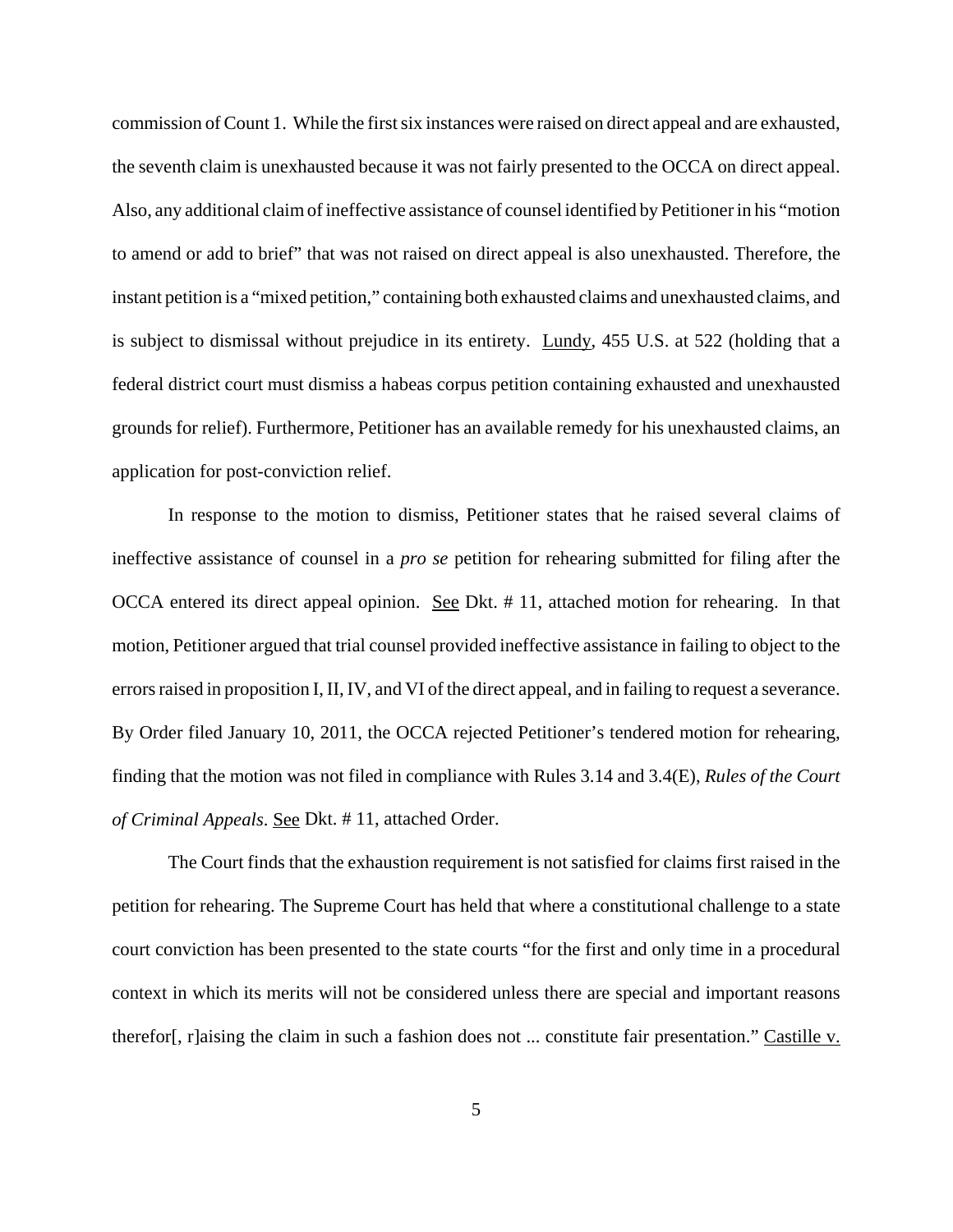Peoples, 489 U.S. 346, 351 (1989) (internal quotation marks and citation omitted). Given that the identified claims of ineffective assistance of counsel were raised for the first time in his motion for rehearing and that the OCCA did not consider the claims presented in the motion based on Petitioner's failure to comply with procedural rules, such claims have not been fairly presented to the State's highest court for purposes of exhaustion. See Castille, 489 U.S. at 351 ("The Court of Appeals below held ... that the submission of a new claim to a State's highest court on discretionary review constitutes a fair presentation. We disagree."); see also St. Helen v. Senkowski, 374 F.3d 181, 183 (2d Cir.2004) ("[R]aising a federal claim for the first time in an application for discretionary review to a state's highest court is insufficient for exhaustion purposes.") (citing Castille, *supra*); Scott v. Franklin, 122 Fed. Appx. 980, 983 (10th Cir. 2005) (unpublished). Accordingly, the Court rejects Petitioner's claim that he exhausted certain claims of ineffective assistance of counsel by raising them for the first time in a petition for rehearing.

The enactment of the Antiterrorism and Effective Death Penalty Act ("AEDPA") in 1996 "dramatically altered the landscape for federal habeas corpus petitions" by preserving the "total exhaustion" requirement of <u>Lundy</u>, but at the same time imposing a one-year statute of limitations on the filing of federal petitions. Rhines v. Weber, 544 U.S. 269, 274 (2005). "As a result of the interplay between AEDPA's 1-year statue of limitations and *Lundy's* dismissal requirement, petitioners who come to federal court with 'mixed' petitions run the risk of forever losing their opportunity for any federal review of their unexhausted claims." Id. at 275.

In this case, Petitioner filed his petition for writ of habeas corpus prior to expiration of the one-year limitations period. Significantly, the pendency of this federal action does not serve to toll the limitations period. See Duncan v. Walker, 533 U.S. 167, 181-182 (2001) (holding that the statue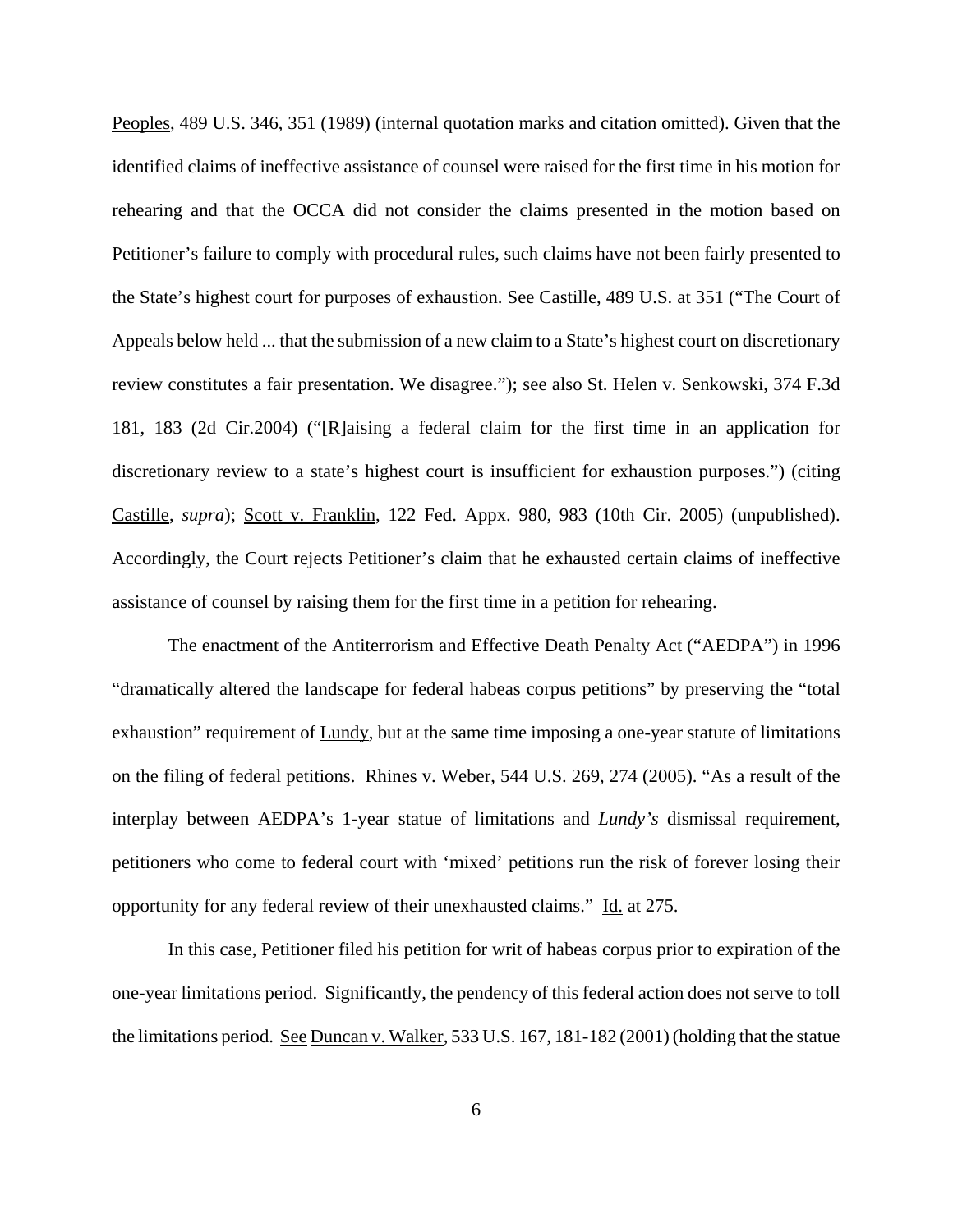of limitations is not tolled during the pendency of a federal petition). The one year limitations deadline has not yet passed.<sup>1</sup> Although Petitioner has more than five  $(5)$  months remaining in his one year limitations period, he nonetheless runs the risk of being precluded from returning to federal court after exhausting his claims should this petition be dismissed without prejudice.

Should Petitioner decide to return to state court to exhaust state court remedies, he will be required to file an application for post-conviction relief in Ottawa County District Court, Case No. CF-2009-188A, raising his unexhausted claims. He will also be required to demonstrate "sufficient reason" for his failure to raise the claims on direct appeal. See Okla. Stat. tit. 22, § 1086. For example, Petitioner may attribute the omission of the claims on direct appeal to ineffective assistance of appellate counsel. If so, Petitioner will be required to exhaust any claim of ineffective assistance of appellate counsel by raising the claim in his application for post-conviction relief. The running of the federal limitations period will be suspended as of the date Petitioner files his application for post-conviction relief and will remain suspended during the pendency of his properly filed post-conviction application. See 28 U.S.C. § 2244(d)(2). If Petitioner fails to obtain postconviction relief, the one-year limitation period will resume running when the OCCA enters its

<sup>1</sup>Petitioner's conviction became final for purposes of the one-year limitations period prescribed by 28 U.S.C. § 2244(d)(1)(A), on February 7, 2011, or 90 days after the OCCA affirmed his conviction on direct appeal on November 8, 2010, when the period for seeking *certiorari* review in the United States Supreme Court had lapsed. See Locke v. Saffle, 237 F.3d 1269, 1273 (10th Cir. 2001). The Court notes that the petition for rehearing does not serve to extend the limitations deadline because it was not "timely filed." See Rule 13(3), *Rules of the Supreme Court of the United States*. Therefore, in the absence of statutory or equitable tolling, Petitioner's one year limitations period began to run on February 8, 2011, and his deadline for filing a timely petition for writ of habeas corpus is February 8, 2012. See United States v. Hurst, 322 F.3d 1256 (10th Cir. 2003) (applying Fed. R. Civ. P. 6(a) to calculate AEDPA deadline). Petitioner's deadline more than five (5) months away.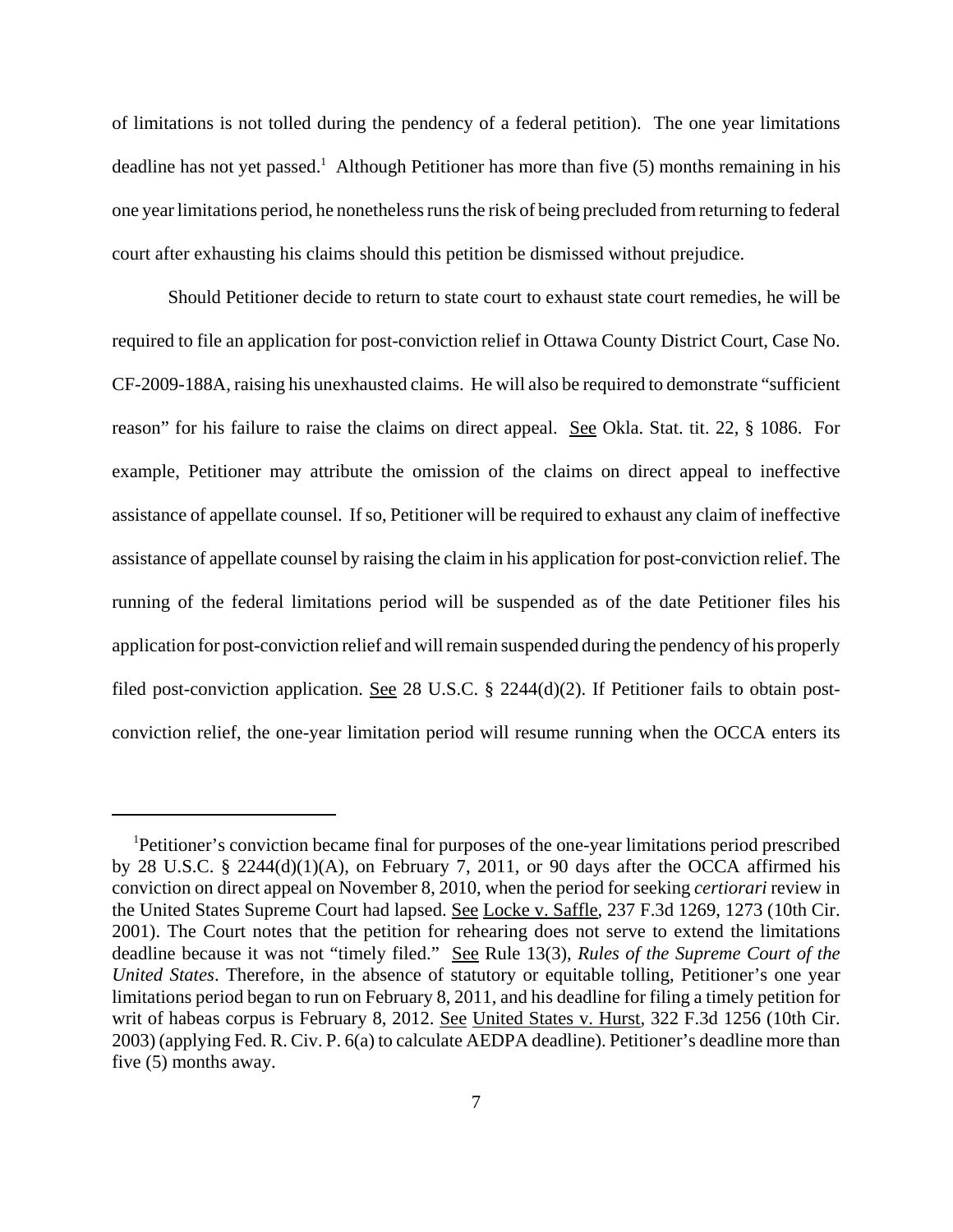Order denying post-conviction relief and Petitioner will have to file a federal habeas petition containing only exhausted claims in the amount of time remaining in the one-year period.

Although the Court has discretion to issue a stay in this matter while Petitioner returns to state court to exhaust his claims, Rhines, 544 U.S. at 276, the Court finds that course of action is unwarranted in this case. "Stay and abeyance is only appropriate when the district court determines there was good cause for the petitioner's failure to exhaust his claims first in state court." Id. at 277. Nothing in the record suggests that Petitioner can demonstrate "good cause" for his failure to exhaust each of his claims in state court prior to filing his petition. For that reason, the Court declines to stay this action.

While a "stay and abeyance" is not warranted in this case, the Court will afford Petitioner the opportunity to file an amended petition to delete the unexhausted claims and to proceed with the exhausted claims. See Rhines, 544 U.S. at 278. Therefore, the petition will be dismissed without prejudice to refiling after Petitioner exhausts his state court remedies, unless within twenty-one (21) days of the entry of this Order, Petitioner files an amended petition containing only his exhausted claims presented in Grounds 1, 2, 3, 4, 5, 6, and 8, as well as those claims of ineffective assistance of counsel raised in Proposition VII on direct appeal. If Petitioner fails to file an amended petition within twenty-one (21) days of the entry of this order, the Court will enter an order granting Respondent's motion to dismiss and dismissing this action in its entirety without prejudice for failure to exhaust state remedies.

Petitioner is cautioned that if he chooses to file an amended petition to assert only the exhausted claims identified herein, he may face significant obstacles if, in a subsequent habeas petition, he raises the claims that are currently unexhausted. Most notably, a subsequent habeas